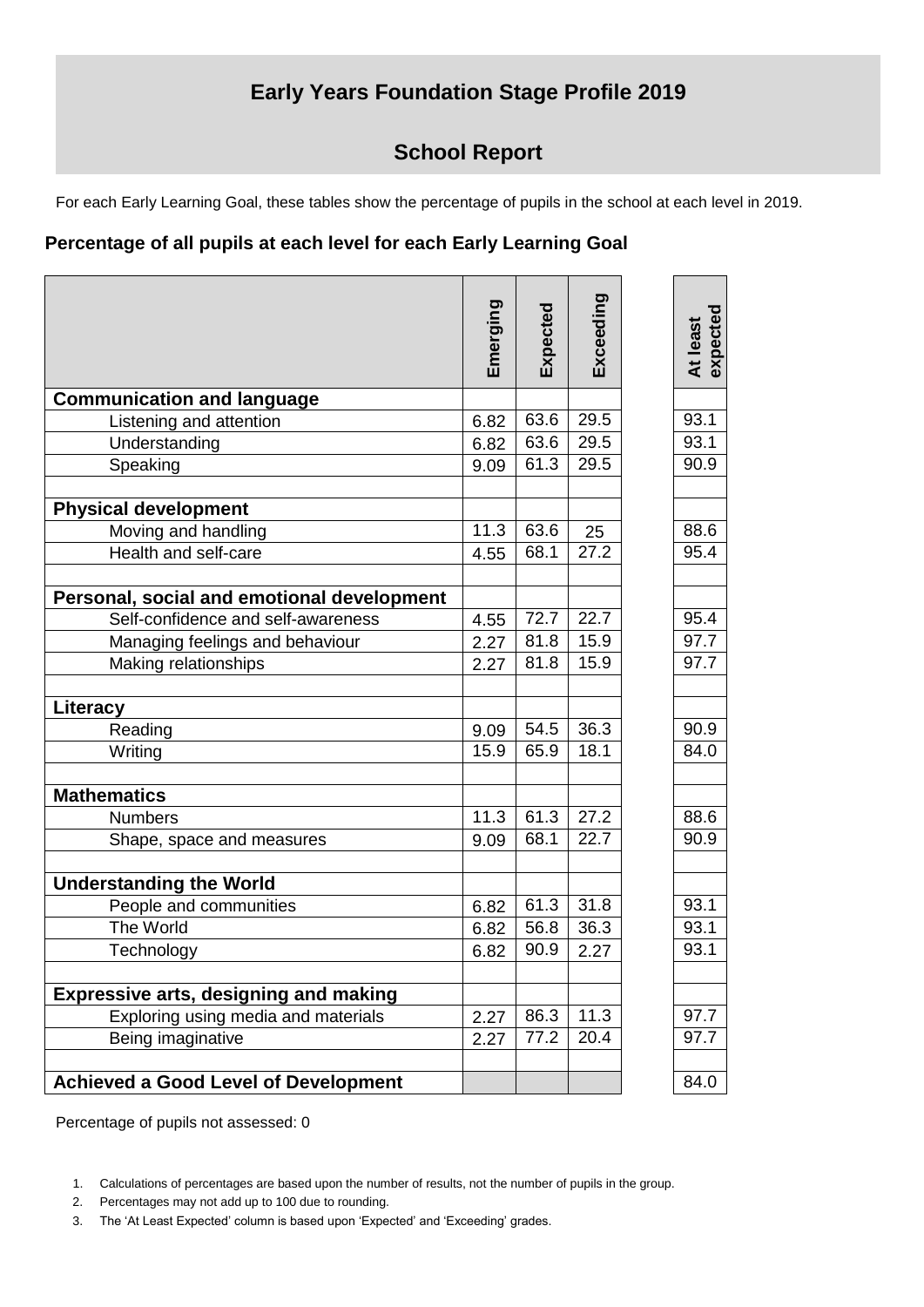|  |  |  | Percentage of boys at each level for each Early Learning Goal |
|--|--|--|---------------------------------------------------------------|
|--|--|--|---------------------------------------------------------------|

|                                              | Emerging | Expected | Exceeding | expected<br>At least |
|----------------------------------------------|----------|----------|-----------|----------------------|
|                                              |          |          |           |                      |
| <b>Communication and language</b>            |          |          |           |                      |
| Listening and attention                      | 8.7      | 65.2     | 26.0      | 91.3                 |
| Understanding                                | 8.7      | 65.2     | 26.0      | 91.3                 |
| Speaking                                     | 13.0     | 60.8     | 26.0      | 86.9                 |
| <b>Physical development</b>                  |          |          |           |                      |
| Moving and handling                          | 17.3     | 60.8     | 21.7      | 82.6                 |
| Health and self-care                         | 8.7      | 65.2     | 26.0      | 91.3                 |
| Personal, social and emotional development   |          |          |           |                      |
| Self-confidence and self-awareness           | 8.7      | 73.9     | 17.3      | 91.3                 |
| Managing feelings and behaviour              | 4.35     | 86.9     | 8.7       | 95.6                 |
| Making relationships                         | 4.35     | 86.9     | 8.7       | 95.6                 |
| Literacy                                     |          |          |           |                      |
| Reading                                      | 13.0     | 47.8     | 39.1      | 86.9                 |
| Writing                                      | 26.0     | 60.8     | 13.0      | 73.9                 |
| <b>Mathematics</b>                           |          |          |           |                      |
| <b>Numbers</b>                               | 17.3     | 56.5     | 26.0      | 82.6                 |
| Shape, space and measures                    | 13.0     | 56.5     | 30.4      | 86.9                 |
|                                              |          |          |           |                      |
| <b>Understanding the World</b>               |          |          |           |                      |
| People and communities                       | 8.7      | 56.5     | 34.7      | 91.3                 |
| The World                                    | 8.7      | 43.4     | 47.8      | 91.3                 |
| Technology                                   | 8.7      | 91.3     | 0         | 91.3                 |
| <b>Expressive arts, designing and making</b> |          |          |           |                      |
| Exploring using media and materials          | 4.35     | 78.2     | 17.3      | 95.6                 |
| Being imaginative                            | 4.35     | 65.2     | 30.4      | 95.6                 |
|                                              |          |          |           |                      |
| <b>Achieved a Good Level of Development</b>  |          |          |           | 78.2                 |

Percentage of boys not assessed: 0

- 2. Percentages may not add up to 100 due to rounding.
- 3. The 'At Least Expected' column is based upon 'Expected' and 'Exceeding' grades.

<sup>1.</sup> Calculations of percentages are based upon the number of results, not the number of pupils in the group.